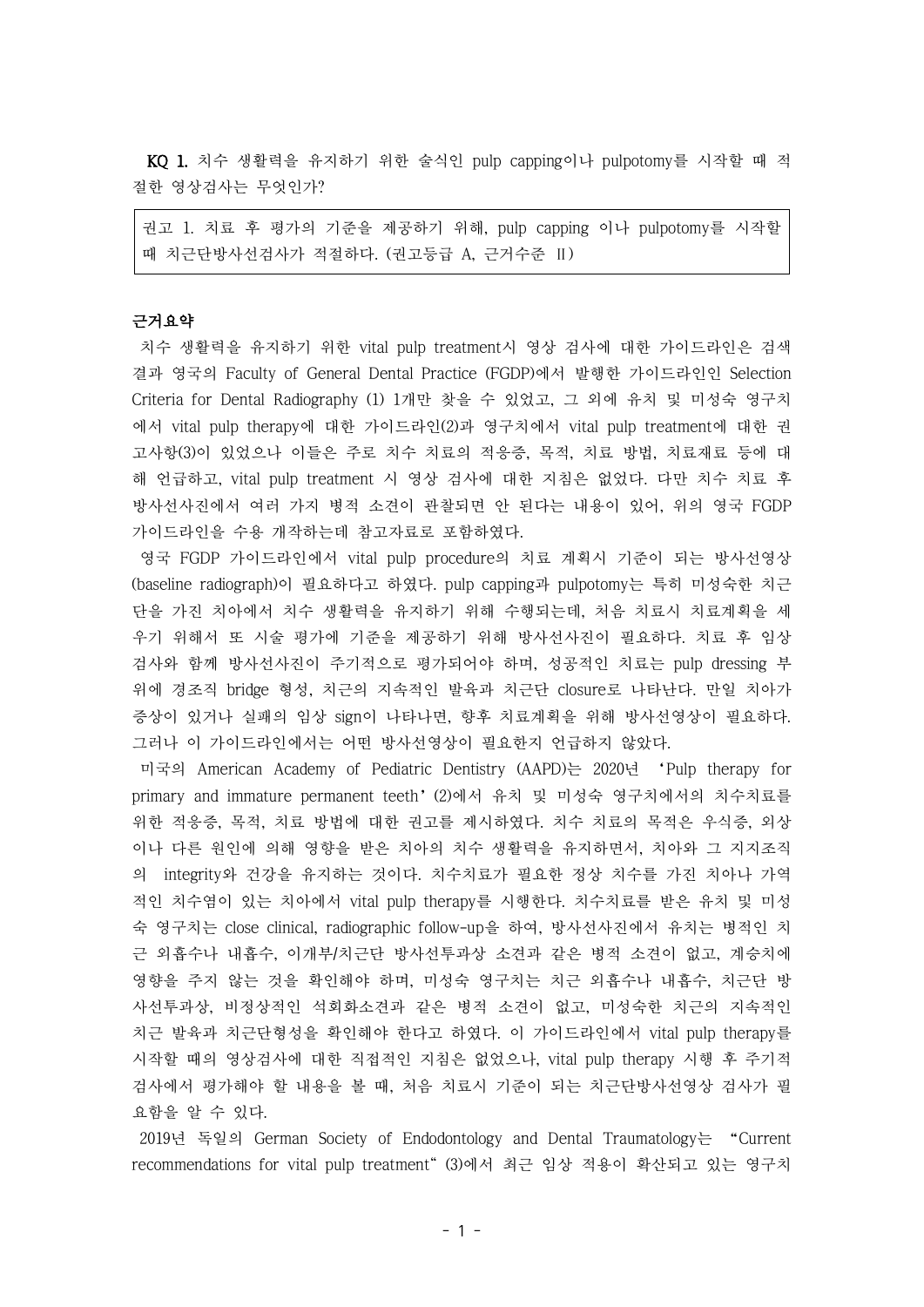의 vital pulp treatment에 대한 권고를 제시하였다. vital pulp treatment 방법에 indirect pulp capping, direct pulp capping, partial/full pulpotomy를 포함하는데, vital pulp treatment 후 임상적 성공은 치아가 감수성 테스트(sensibility test)에 반응하고, 자발적 통증이 없고, 타진이나 촉진시 통증이 없고, 종창이 없는 무증상일 때이며, 방사선사진에서 치근단병소와 같은 변화가 관찰되어서는 안 된다고 하였다. 따라서 영구치에서도 vital pulp treatment 후 평가에 대한 기준이 될 수 있는 치근단방사선영상 검사가 필요함을 알 수 있다.

물론 치근단방사선영상 외에 CBCT 영상으로도 치근단 부위의 병적 소견을 더 높은 정확도 로 관찰할 수 있다. 치근단 치주염을 진단할 때 치근단방사선영상과 CBCT영상을 비교한 연 구(4)에서 치근단방사선영상과 CBCT영상의 민감도는 각각 0.77, 0.91이었고, negative predictive value는 각각 0.25, 0.46이었다. 진단학적 정확도는 각각 0.78, 0.92로, CBCT영상이 치근단방사선영상보다 더욱 높은 정확도를 보였다. 또한 치근단방사선영상은 2차원의 제한 된 정보를 제공하여, 치근 흡수 병소나 치근단 수술평가와 같이 삼차원적인 정보가 필요한 경우 CBCT영상이 훨씬 효과적이며(5), 치근단 병소 진단, 치아 근관 평가. 흡수성 결손, 천 공이 의심될때, endodontic surgery 계획시 많이 사용된다(6). 그러나 이러한 적응증에 대해 서 증례보고나 reference standard가 없는 observational study가 대부분으로, 좀 더 잘 디자 인된 타당성 평가 연구가 필요하다(6). 더욱이 환자 치료에 대한 CBCT영상의 영향을 정량적 으로 평가하는 게 필요하며, CBCT영상을 촬영하기 전에 그로 인해 추가로 얻을 수 있는 정 보가 일반 방사선영상을 능가하여 궁극적으로 치료를 개선할 수 있는지 정당화하는 것이 필 수적이다(6).

따라서 본 가이드라인에서는 유치 및 미성숙 영구치, 성숙 영구치 즉 모든 치아에서 치수 생활력을 유지하기 위한 술식인 pulp capping이나 pulpotomy를 시작할 때, 치료 후 평가에 기준이 되는 치근단방사선영상을 권고한다.

# 권고 고려사항

# 1. 이득과 위해(Benefit and Harm)

pulp capping이나 pulpotomy를 시작할 때 치근단방사선영상 검사로 얻는 이득은 시술 후 주기적으로 촬영하는 치근단방사선영상 평가에 기준이 되어 성공과 실패를 판단할 때 기준 이 된다. 치근단방사선영상 촬영은 매우 낮은 방사선 노출로, 그에 따른 위해는 아주 낮다.

# 2. 국내 수용성과 적용성(Acceptability and Applicability)

진료 지침의 국내 수용성과 적용성은 평가결과 큰 무리가 없는 것으로 판단되었다. 수용성 과 적용성 평가표는 부록2에 제시되었다.

#### 3. 검사별 방사선량

치근단방사선영상 검사의 유효선량는 약 1-8.3 uSv(7)이다.

## 참고문헌

1. Horner K., Eaton K. Selection Criteria for Dental Radiography Standards. FGDP. 2018. https://www.fgdp.org.uk/selection-criteria-dental-radiography/66-other-endodontic-treatme